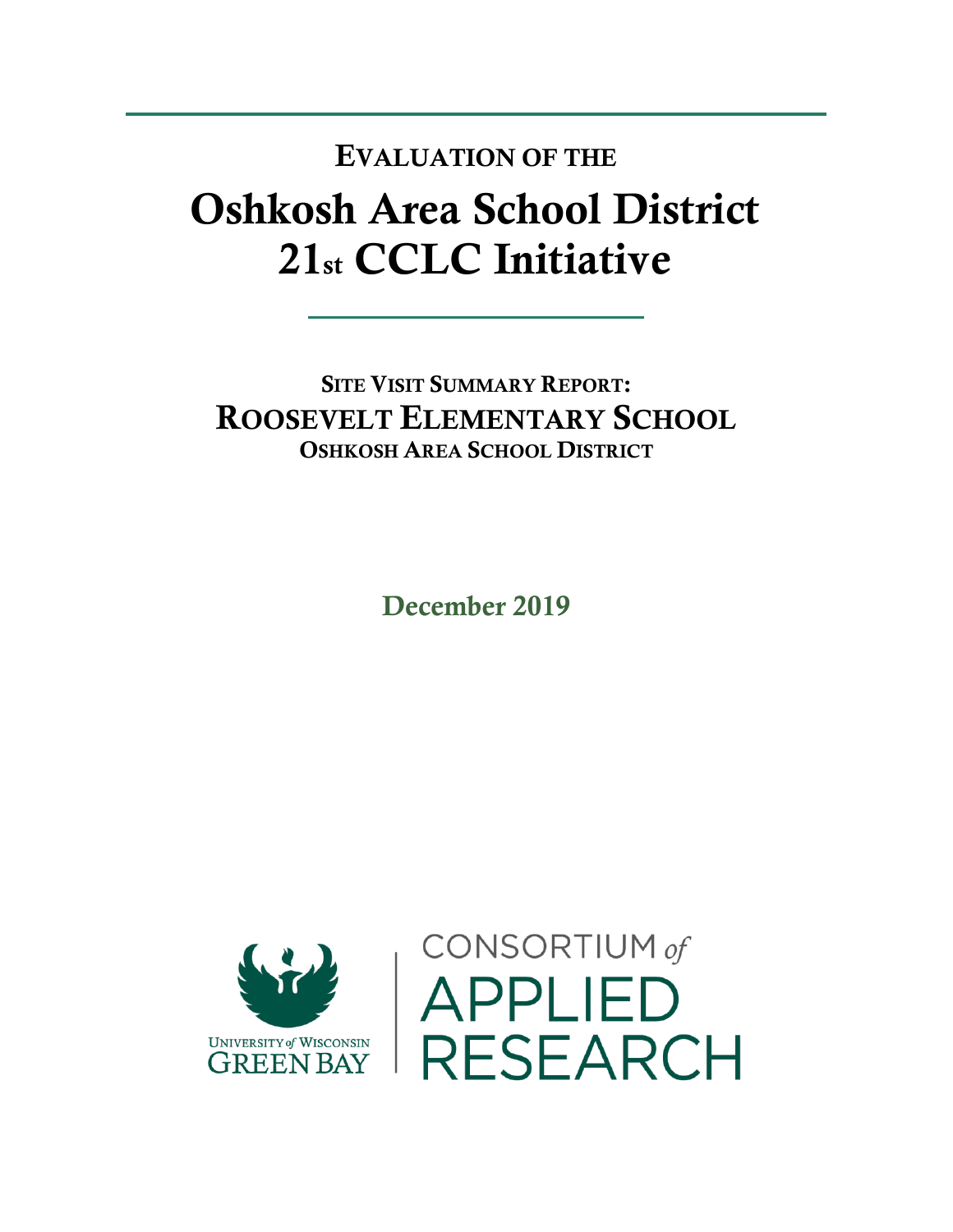|                                                                                                                                                                                                                                                                                                                                                                    | 1                                               | $\overline{2}$                         | $\overline{3}$      | 4                | <b>NR</b>                                                 |  |  |  |
|--------------------------------------------------------------------------------------------------------------------------------------------------------------------------------------------------------------------------------------------------------------------------------------------------------------------------------------------------------------------|-------------------------------------------------|----------------------------------------|---------------------|------------------|-----------------------------------------------------------|--|--|--|
| <b>Elements of Strong Programs</b>                                                                                                                                                                                                                                                                                                                                 | <b>Must</b><br><b>Address</b><br>and<br>Improve | Some<br><b>Progress</b><br><b>Made</b> | <b>Satisfactory</b> | <b>Excellent</b> | <b>Cannot rate</b><br>based on<br>information<br>gathered |  |  |  |
| Focus Area 1: Program activities are geared toward rigorous academic and socio-emotional enrichment                                                                                                                                                                                                                                                                |                                                 |                                        |                     |                  |                                                           |  |  |  |
| 1. ACADEMIC ENRICHMENT: Academic activities,<br>other than homework, are offered to students that<br>promote engagement and stimulate thinking.                                                                                                                                                                                                                    | 1                                               | $\overline{2}$                         |                     | $\overline{4}$   | <b>NR</b>                                                 |  |  |  |
| Homework help was offered every day of the week and an academic enrichment activity was provided each day. Academic<br>themes focused on literacy, STEM, and Math.                                                                                                                                                                                                 |                                                 |                                        |                     |                  |                                                           |  |  |  |
| 2. OPPORTUNITIES FOR INDIVIDUAL SUPPORT:<br>Individual or small group tutoring, or one-on-one time,<br>is available for students who need additional academic<br>or emotional support.                                                                                                                                                                             | $\overline{1}$                                  | $\overline{2}$                         | 3                   | $\overline{4}$   | <b>NR</b>                                                 |  |  |  |
| Tutors provided tutoring to students who needed help and the program staff made sure to work one-on-one or in small-<br>groups with students as they were able.                                                                                                                                                                                                    |                                                 |                                        |                     |                  |                                                           |  |  |  |
| <b>3. PROGRAM ACTIVITIES PROMOTE THE</b><br>DEVELOPMENT OF SOCIO-EMOTIONAL SKILLS:<br>Activities incorporate life-skills such as character<br>education, drug and alcohol prevention, anger<br>management skills, leadership skills, etc.                                                                                                                          | 1                                               | $\overline{2}$                         | 3                   | $\overline{4}$   | <b>NR</b>                                                 |  |  |  |
| The program incorporated socio-emotional learning into programming weekly. Program staff worked with students on socio-<br>emotional skills in the moment and during structured program times.                                                                                                                                                                     |                                                 |                                        |                     |                  |                                                           |  |  |  |
| Focus Area 2: Program activities are linked to the regular school day                                                                                                                                                                                                                                                                                              |                                                 |                                        |                     |                  |                                                           |  |  |  |
| 4. LINKS TO THE SCHOOL DAY: Program staff<br>incorporate school curriculum into afterschool<br>programming and align activities with school standards.<br>Program utilizes school space and shares resources.                                                                                                                                                      | 1                                               | $\overline{c}$                         |                     | $\overline{4}$   | <b>NR</b>                                                 |  |  |  |
| There were numerous links to the school day. Program staff created lesson plans that were linked to what students were<br>learning during the regular school day. In addition, homework help was provided each day and the program had access to<br>ample school space.                                                                                            |                                                 |                                        |                     |                  |                                                           |  |  |  |
| 5. SCHOOL PERSONNEL ACTIVELY INVOLVED<br>WITH THE PROGRAM: School-day teachers or other<br>school personnel participate directly or indirectly in the<br>administration of the program to support academic<br>enrichment.                                                                                                                                          | 1                                               | $\overline{2}$                         | 3                   |                  | <b>NR</b>                                                 |  |  |  |
| Four teachers worked directly for the afterschool program and two additional teachers were going to start working for the<br>program in the coming weeks. The site coordinator had implemented some new policies that helped to involve teachers<br>(such as being flexible with regard to when teachers could be involved or the length of involvement required). |                                                 |                                        |                     |                  |                                                           |  |  |  |